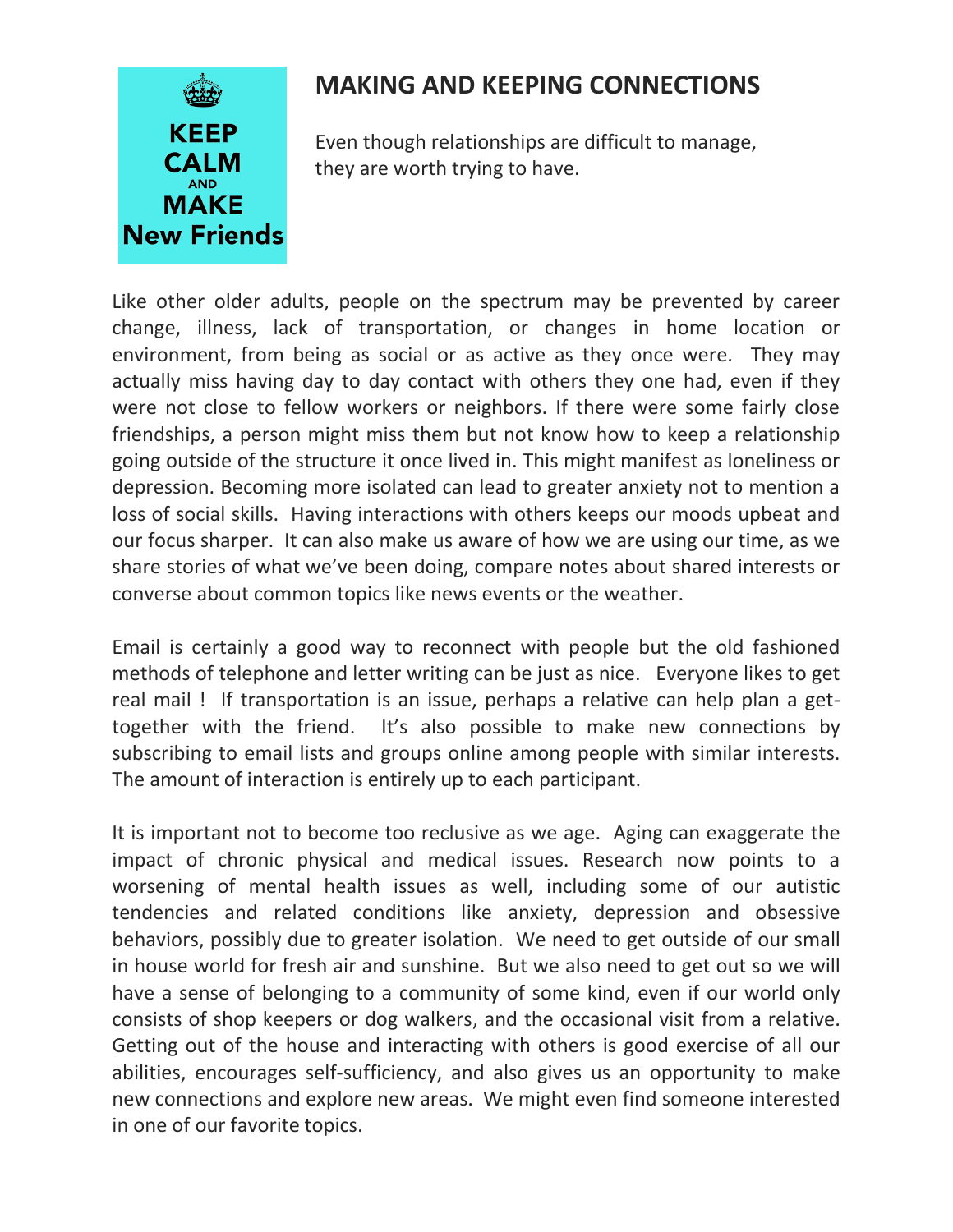Some people have plenty of shallow relationships – acquaintances but struggle with participating in deeper ones. Or we may have dysfunctional relationships, that got started, then stalled due to misunderstandings, un-met expectations, emotions running too high, insensitivities on one side or the other, all these things can leave us confused and paralyzed and ready to give up. Sometimes we have different views about the meaning or type of relationship than the other person or people involved. We may feel closer or more distant than they do. We may not understand the other's feelings or viewpoints. We may feel disrespected. Sometimes the conflicts are introvert vs. extrovert, perhaps there is a romantic problem, or a disappointment or tragedy has occurred and we're not sure what to say.

Communicating with other people can be very difficult. Managing relationships can be exhausting. But remember, these issues are just not a problem for autistic spectrum folks. Very few people are experts in communication and relationships, particularly close relationships like family or romantic ones. The ones we are born into are especially deep and usually will survive many trials and conflicts, because people who care about each other will forgive each other. Then you can start over. Always remember that it is important for the health of all relationships to respect each other's space and privacy and to feel free to take breaks from one another's company. We all need to recharge.

It's always worth it when things go wrong to try and clear things up, to keep deep relationships strong, because those connections really matter. We depend on getting people's help sometimes, and we need to be dependable ourselves if they need us. Having friendships and relationships really helps for coping with anxiety and depression, and it is good for us to have someone we can help. That makes us feel competent and needed: relating to others can give us more of a sense of purpose. And doing things with someone else is just twice as enjoyable.

Romantic relationship issues are more difficult to sort out. Often because they were haphazardly put together in the first place. That's why it's better to take romantic relationships very slowly in order to build a strong foundation. Not jumping into "the deep end" right away, living together too soon, or starting a family, until both people are on the same wavelength and have agreed about most things.

Very few people want to be isolated. Most people want to have friendships, even intimacy, the kind of relationship where one can share deep thoughts, hopes and fears. To love and be loved for who we really are. It's difficult for anyone to find that kind of connection and for people on the spectrum even more difficult.